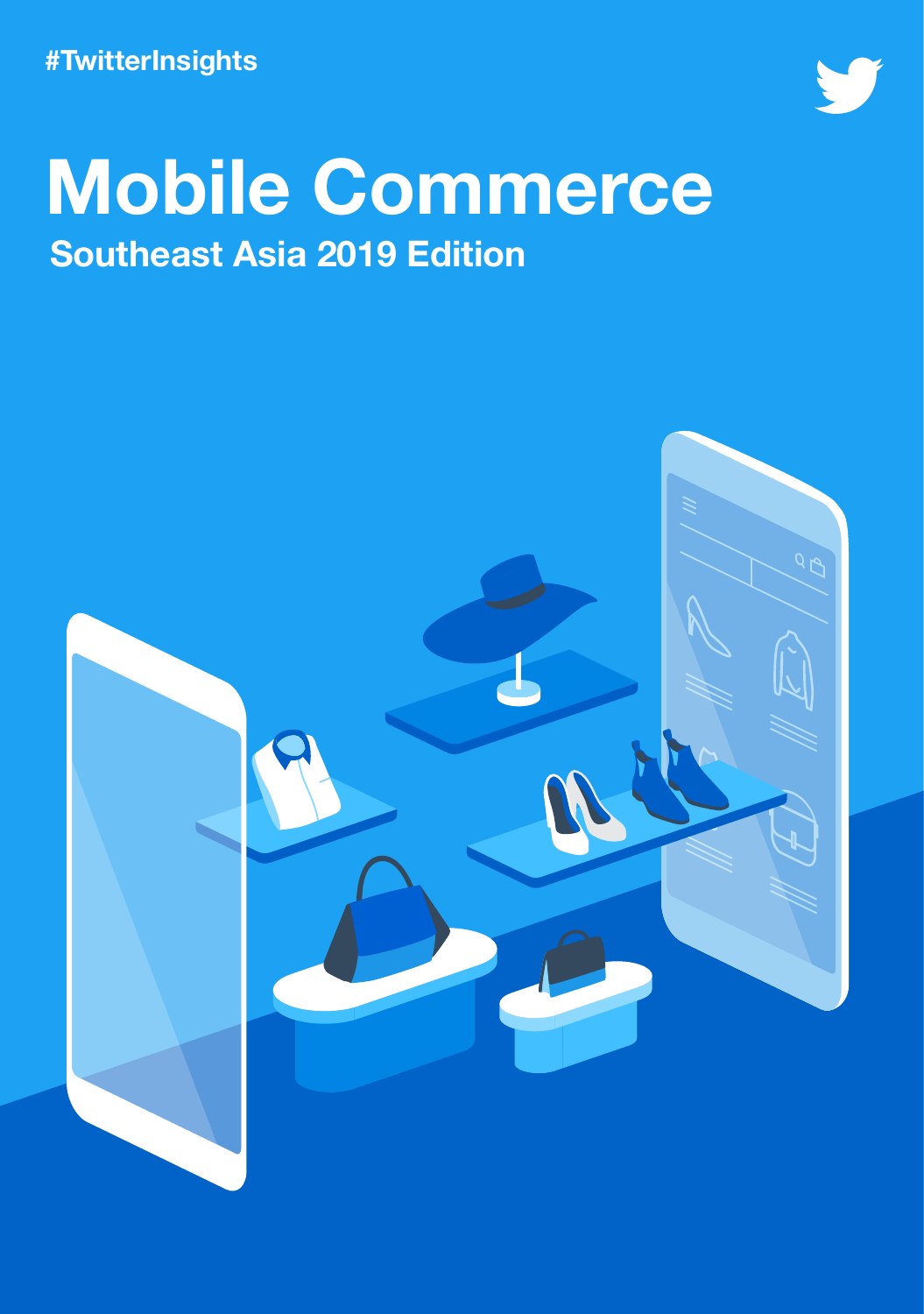

# **Global mobile commerce (Mcommerce) trends**

#### **Mobile is driving the growth of Ecommerce globally, with SEA leading the way 1**

**YoY Growth (2017-2018)**

|                  | <b>Indonesia</b> | China | Canada | <b>Malaysia</b> | <b>Philippines</b> |
|------------------|------------------|-------|--------|-----------------|--------------------|
| <b>Mcommerce</b> | 39%              | 38%   | 34%    | 31%             | 31%                |
| <b>Ecommerce</b> | 33%              | 34%   | 27%    | 25%             | 25%                |

**Daily Twitter users from Asia are more likely to shop on mobile than Twitter users from the West**



**Western markets 66%**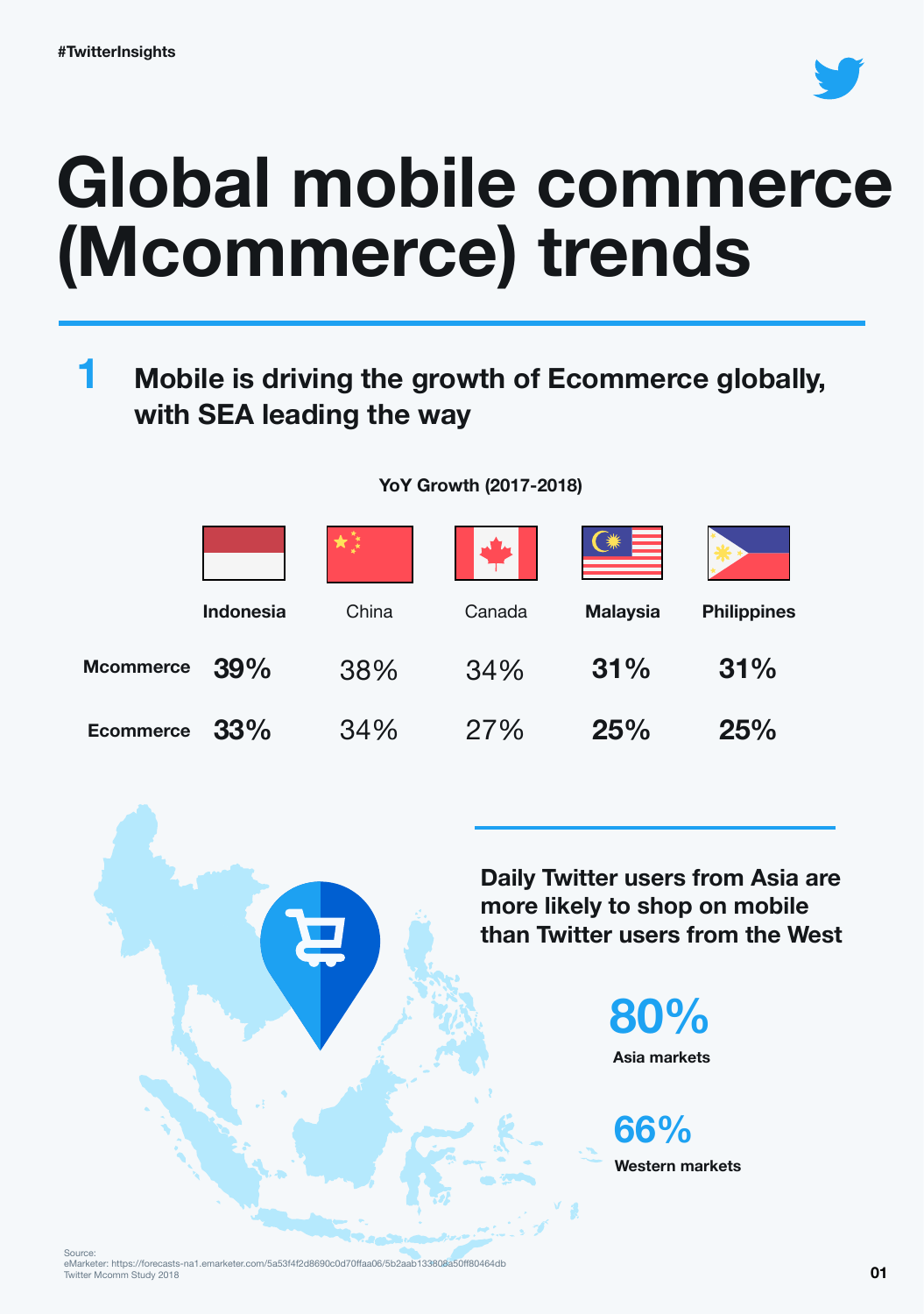

### **2 Shopping lists are changing over time**

Shopping is not just limited to apparel. Even mobile-resilient categories like furniture and home appliances are seeing an increase in consumer intention to buy on mobile.

#### **Product category: Intention to increase purchases on mobile in 2019**



\*Among Twitter users based on global data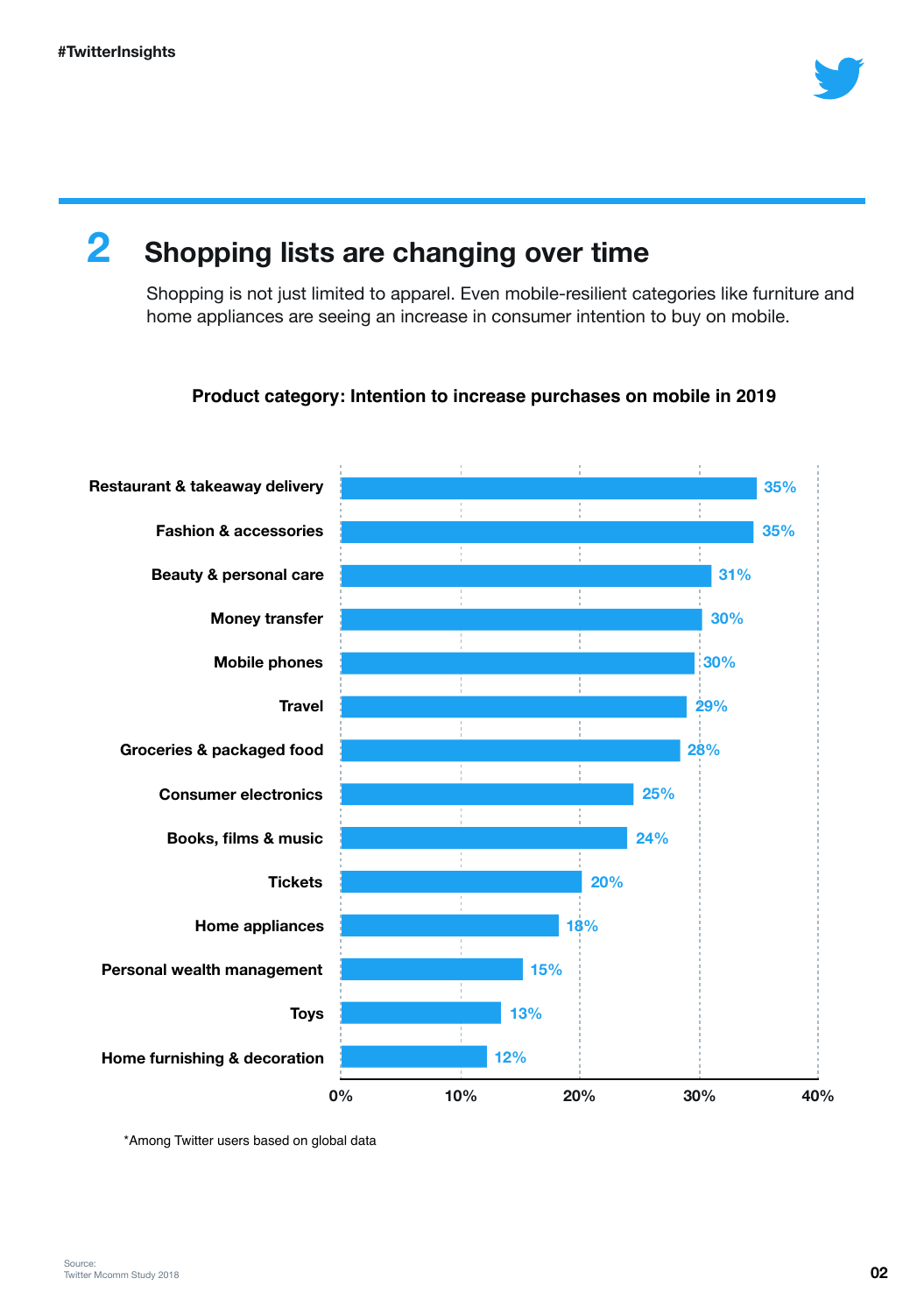

### **3 Millennials are driving the Mcommerce sector**

Expectedly, millennials on Twitter are more likely to shop on mobile than older generations. While the older generation is still more likely to use mobile for shopping when comparing with non-Twitter users.

> **76%** of millennials on Twitter are shopping on mobile

**39%**

of millennials on Twitter shopping ONLY on mobile on a weekly basis **62%**

of older users on Twitter are shopping on mobile

**vs.**

**54%**

of non-Twitter older users



#### **Percentage in mobile shopping by age**

### **4 Innovation improves the shopping experience**



Augmented reality (AR) has changed the mobile shopping experience. AR has taken the guesswork out of shopping, with shoppers turning to Twitter to share how visualising their purchases through AR has helped them commit to a purchase.

**2X** Conversation volume increased around "Augmented Reality" in 2018 vs. 2016

Twitter users come to the platform to praise parcels delivered on time, and the automation and robotics technologies that make it possible.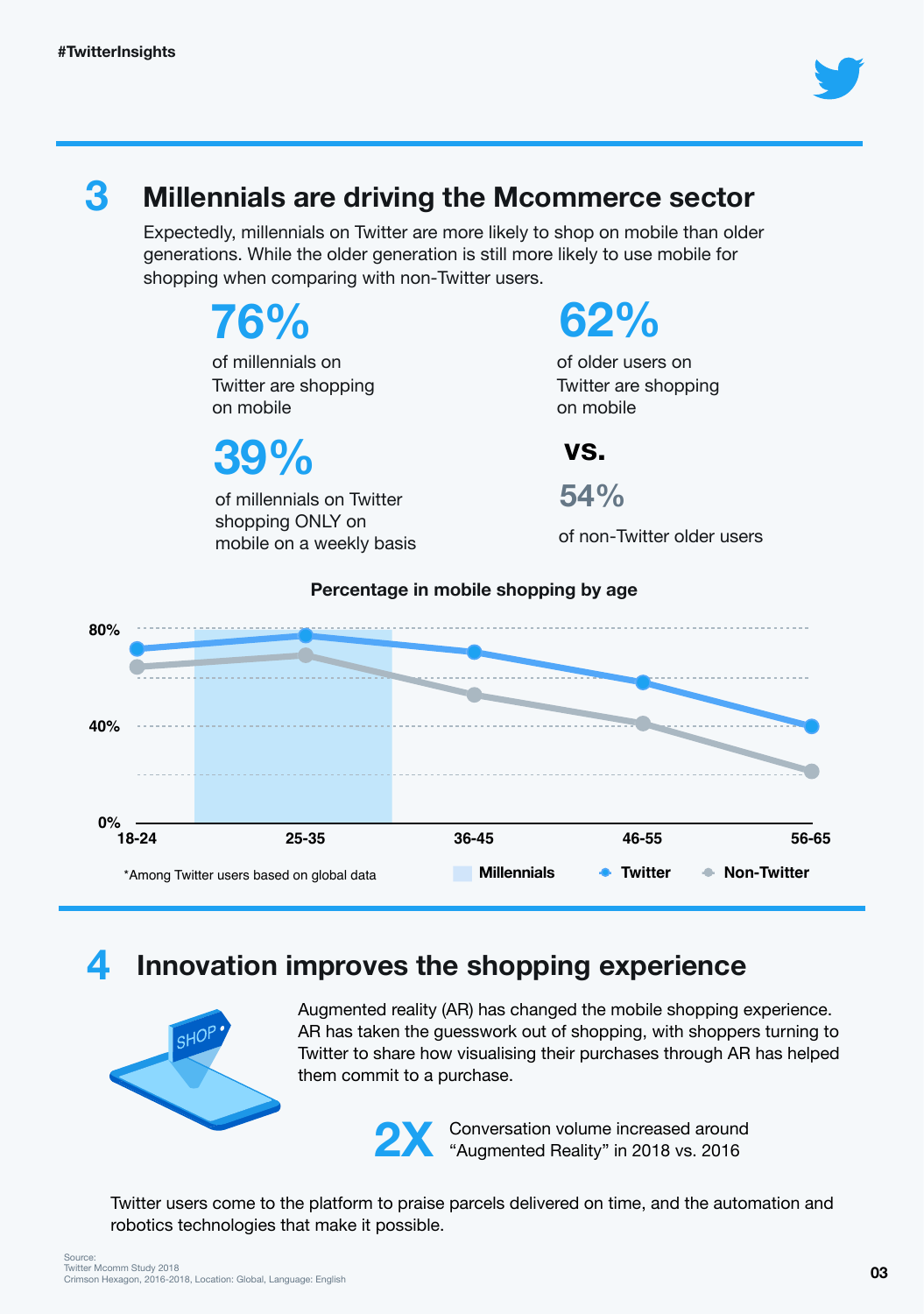

#### **5 Shopping events cross regional barriers on mobile**

Black Friday sales that originated in the United States has made its way to the SEA region. Likewise, SEA Ecommerce companies have embraced Singles' Day (11.11) initiated by Chinese giant Alibaba.



Philippines, Singapore, Taiwan, Thailand

### **6 Omnichannel is not a buzzword but a reality**

Shopping is getting increasingly fragmented, with shoppers taking different routes to reach their final purchase decision. By understanding the user shopping journey and behaviour, brands are able to better tailor messaging specific to the channels they buy.

Twitter users are more likely to shop *and* buy online.



**70%** of Twitter users visit an online store first and make a purchase online

**vs.**



of non-Twitter users



**45%**

of Twitter users visit a physical store first and make a purchase online

**vs.**

of non-Twitter users **24%**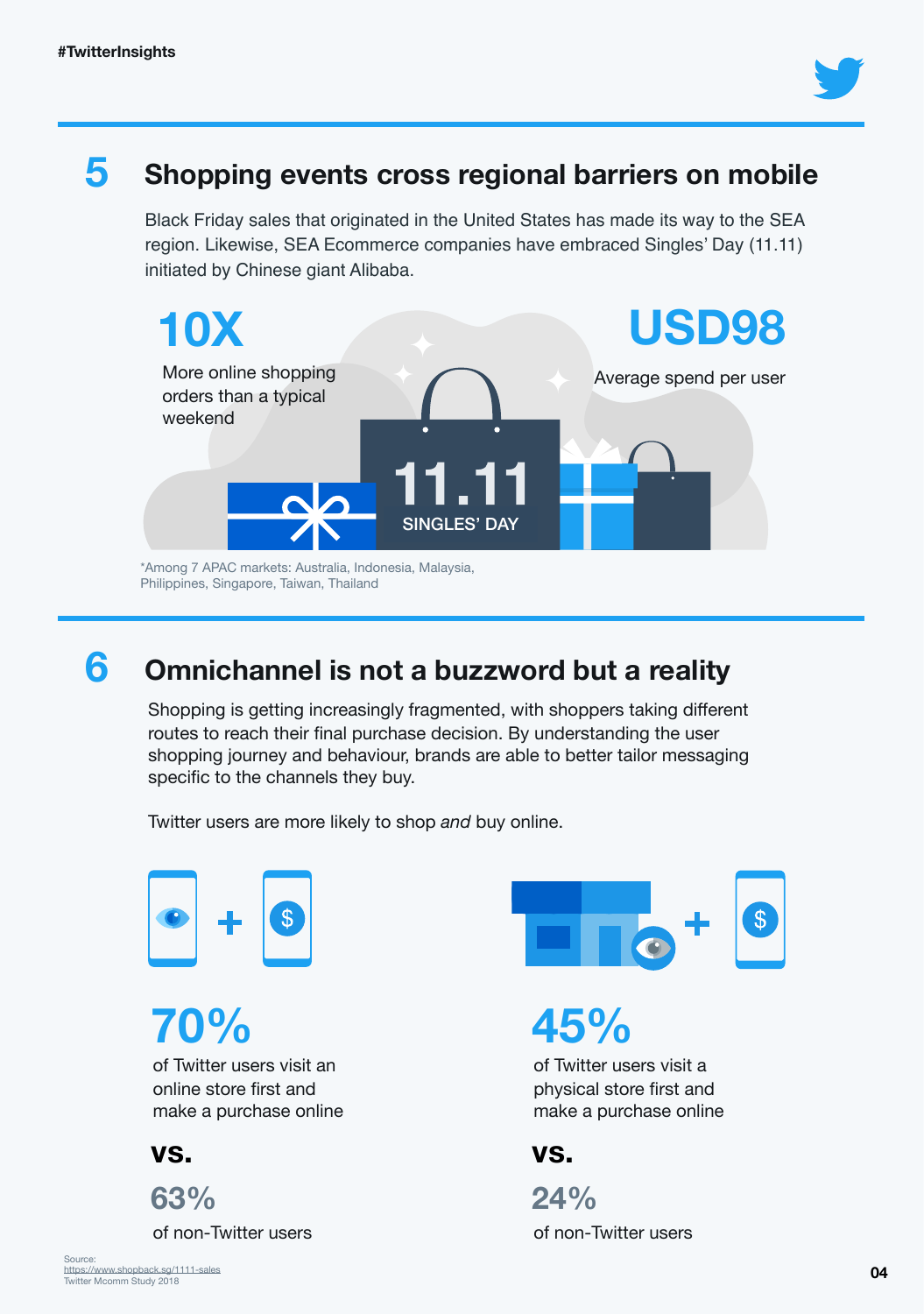

# **Mcommerce is happening on Twitter**

### **In 2018, there were 90 million Tweets around "shopping" and "sales":**



**SEA markets are among the top 10 countries that Tweet the most about "shopping" and "sales"**

|                | USA    | 6  | <b>Indonesia</b>   |
|----------------|--------|----|--------------------|
| $\overline{2}$ | UK     | 7  | <b>Malaysia</b>    |
| 3              | Brazil | 8  | France             |
| 4              | Canada | 9  | <b>Philippines</b> |
| 5              | India  | 10 | Spain              |

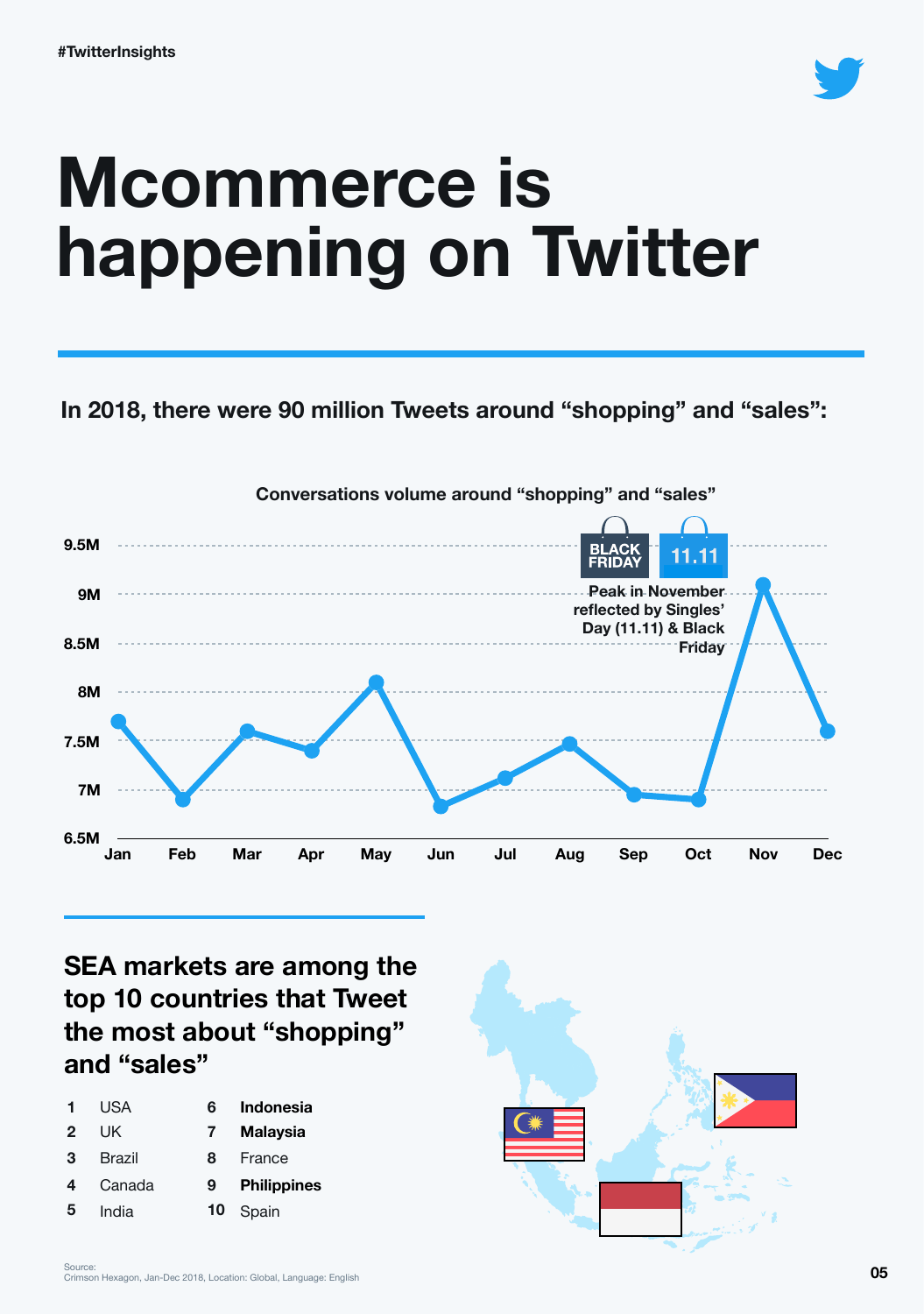# **Purchases by product category: Mobile or PC?**

**In SEA, mobile has become lead purchase platform across all the majority of categories. Interestingly, categories with higher purchase involvement like hotel and flight bookings are mobile centric.** 



#### **Top 3 mobile shopping product category for each market**



### **Thailand**

- 1. Money transfer **73%**
- 2. Food delivery **56%**
- 3. Clothes **47%**



- 1. Food delivery **56%**
- 2. Money transfer **54%**
- 3. Clothes **48%**



#### **Indonesia**

- 1. Food delivery **80%**
- 2. Money transfer **73%**
- 3. Hotels **66%**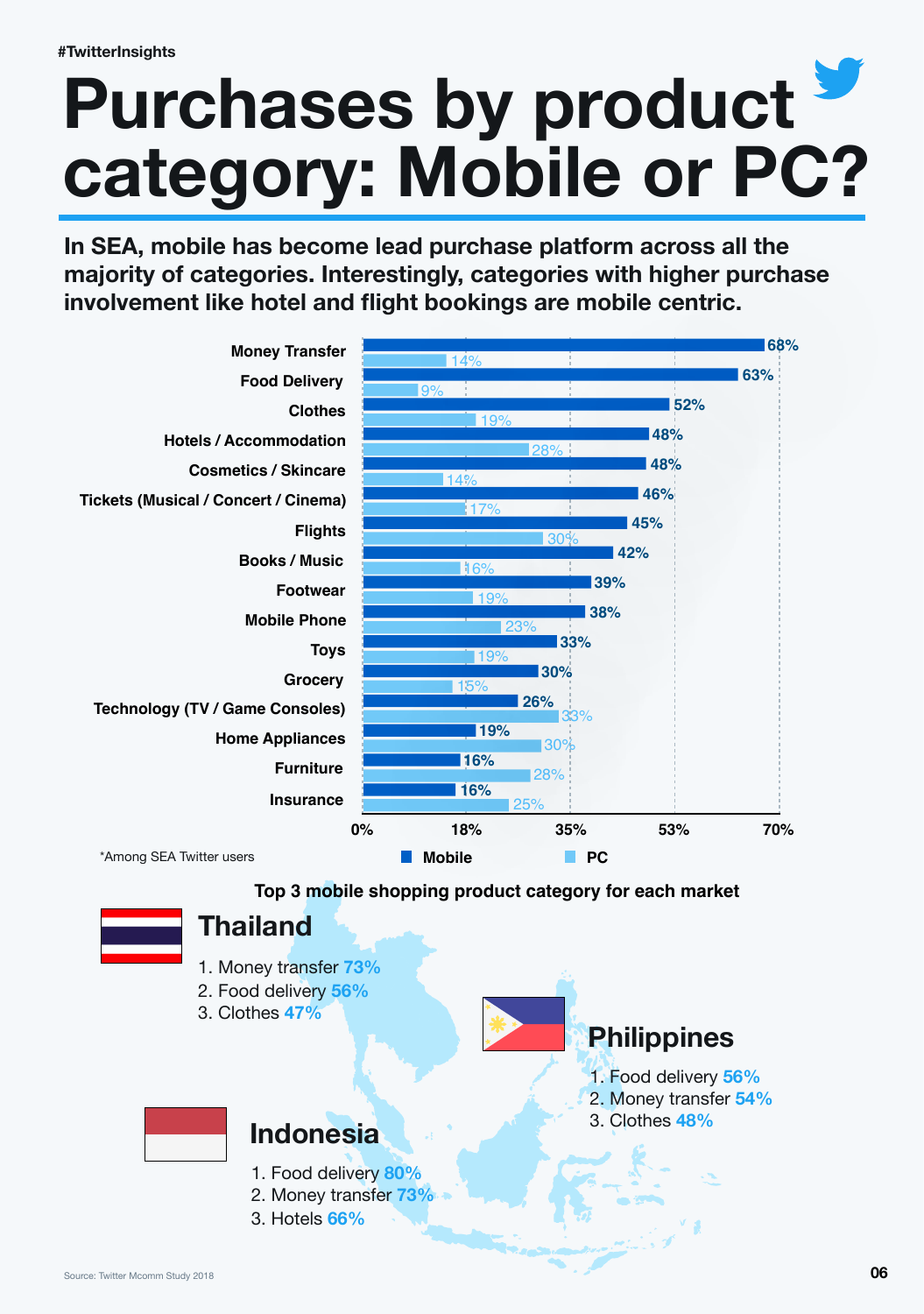

# **Most important factors in mobile app shopping**

**Twitter users in SEA value transaction safety, high quality products and rewards, rebates and promotions. These factors are consistent with the most important factors when shopping on mobile apps globally over the past 2 years.**



**Transaction safety Rewards, rebates Rewards, rebates** 



**High quality products**



**and promotions**

| <b>Safety of making transactions</b>                  |    |    |     |     | 23% |
|-------------------------------------------------------|----|----|-----|-----|-----|
| <b>High quality products</b>                          |    |    |     | 20% |     |
| Rewards, rebates & promotions                         |    |    | 10% |     |     |
| <b>Sufficient product information &amp; reviews</b>   |    |    | 9%  |     |     |
| Ease of use                                           |    |    | 9%  |     |     |
| <b>Shipping fees</b>                                  |    |    | 8%  |     |     |
| Availability of in-app payment                        |    | 5% |     |     |     |
| Wide range of products                                |    | 5% |     |     |     |
| <b>Fast to load</b>                                   |    | 4% |     |     |     |
| New features (i.e. live streaming, image recognition) |    | 3% |     |     |     |
| Country of origin of the products                     | 2% |    |     |     |     |
| Country of origin of the apps/sites                   | 2% |    |     |     |     |
|                                                       | 0% | 8% | 15% | 23% | 30% |

#### **Most important factors in mobile app shopping**

\*Among SEA Twitter users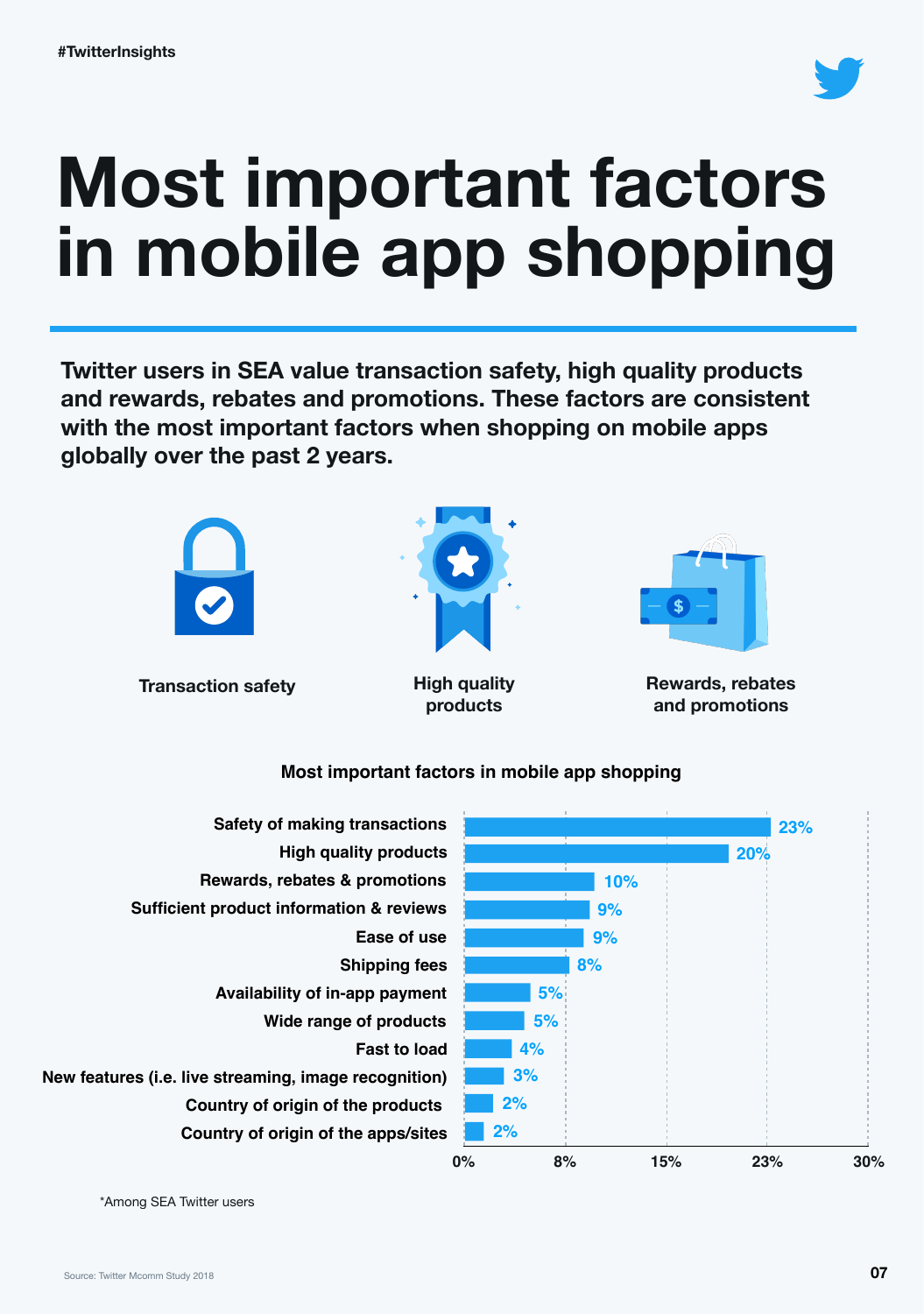

# **Different purchase behaviours of Twitter shoppers across SEA**



### **Indonesia**

**Indonesia shoppers are more mission-driven when making a purchase.** 

**21%** tend to make a purchase "Only when they are on a mission to buy a product/brand".

\*Among SEA Twitter users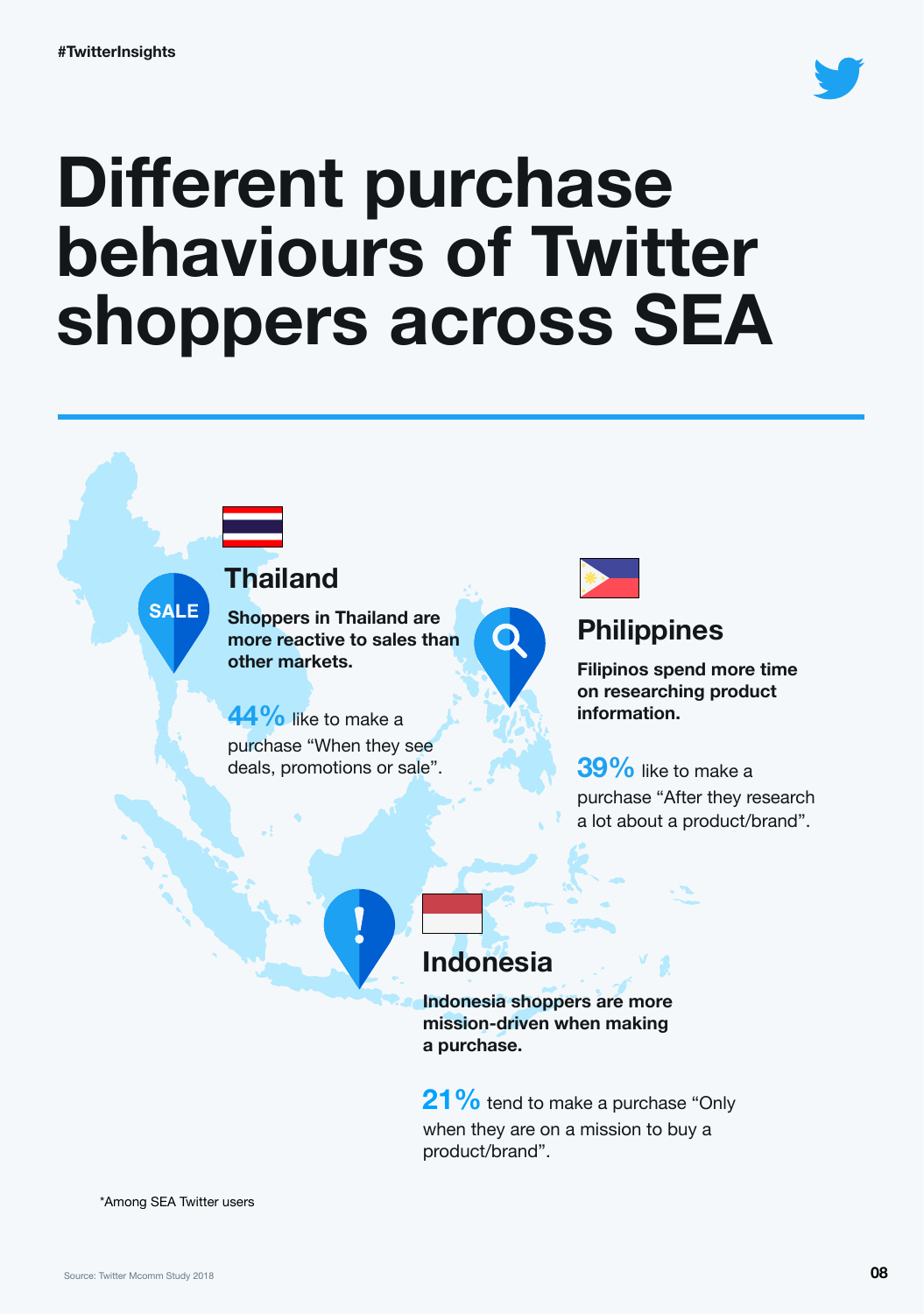

# **Most desired shopping events on mobile and how far do Twitter users shop in advance?**



\*Among 9 shopping events: Black Friday, Chinese New Year, Christmas, Diwali, Singles' Day (11.11), Easter, Ramadan, New Year, Thanksgiving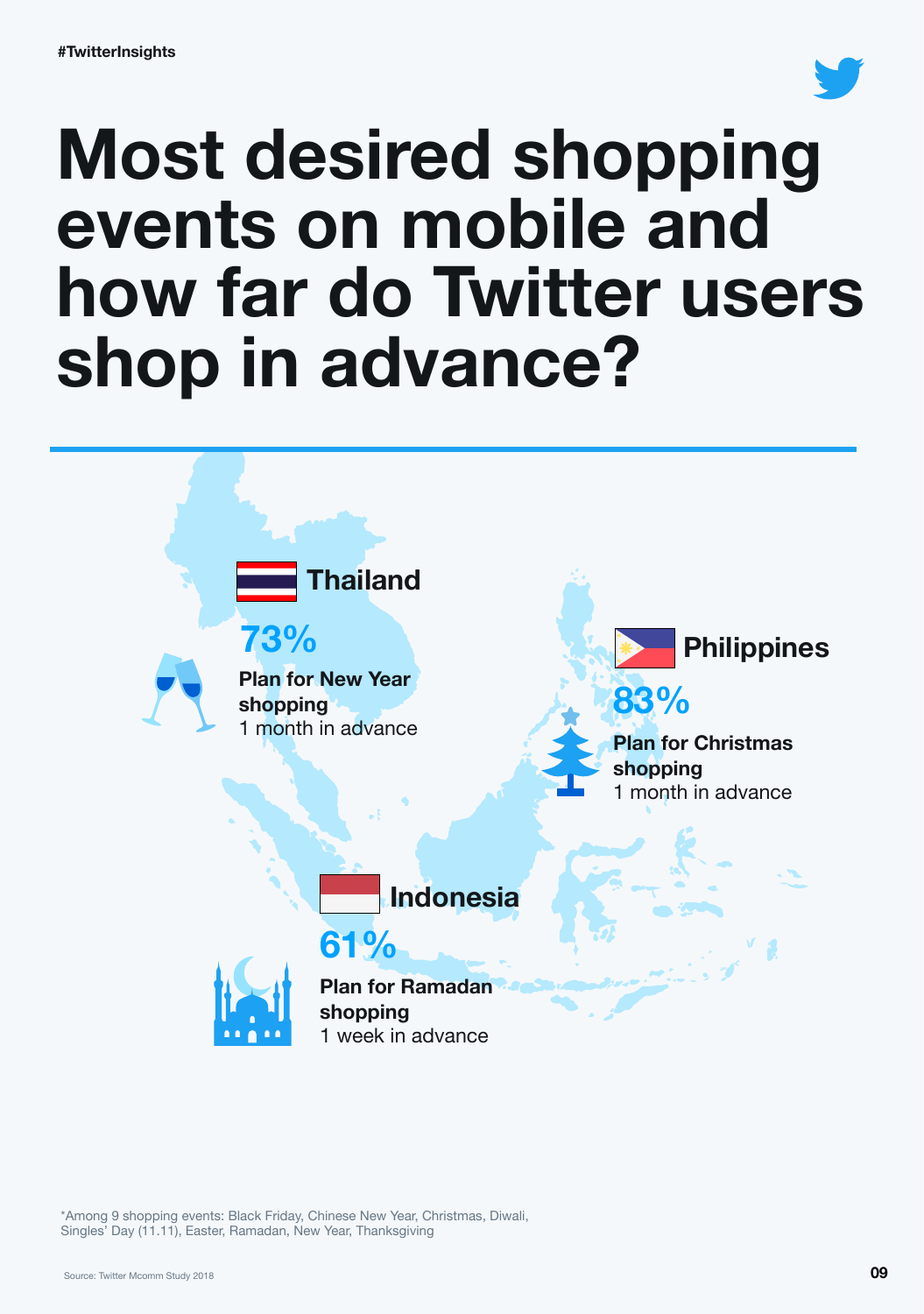

# **Twitter presents an opportunity for brands to reach its most receptive audience:**



### **81%**

of users look for opinions on products, services and brands on Twitter

### **71%**

of users publish opinions on products, services, or brands

**33%**

Twitter users are heavy mobile shoppers (shops on a weekly basis)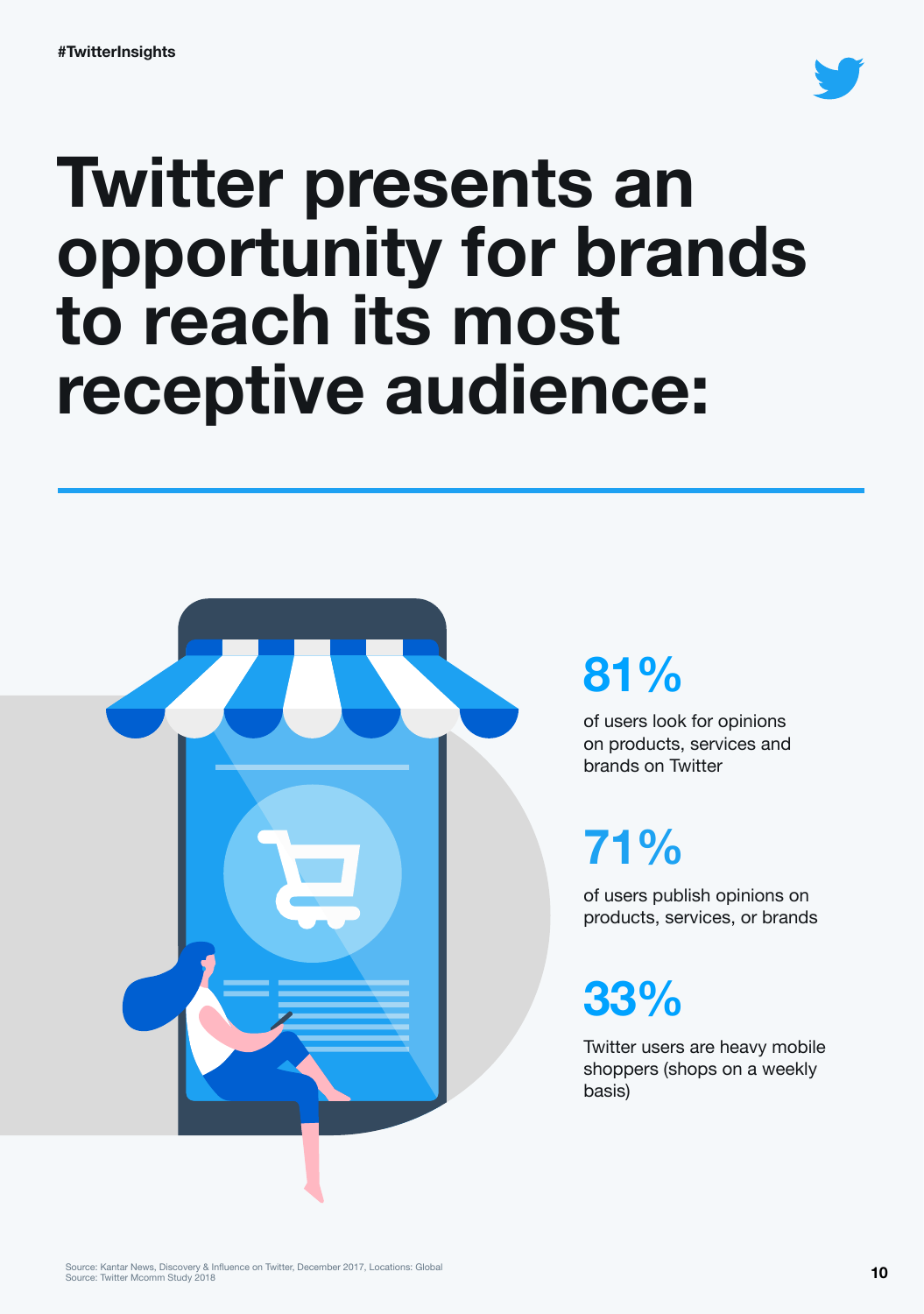

# **#LetsChat**

**With this information, brands can speak directly and more effectively to a Twitter audience that's already engaged and receptive to shopping and Mcommerce messaging. By understanding where your shoppers come from and why, you'll be able to tailor your message directly to your audience.** 

**Speak with our client partners at [Mcommerce-SEA@twitter.com](mailto:commerce-SEA@twitter.com) to gain more insights and learn how to harness that to connect with your most valuable audience.**